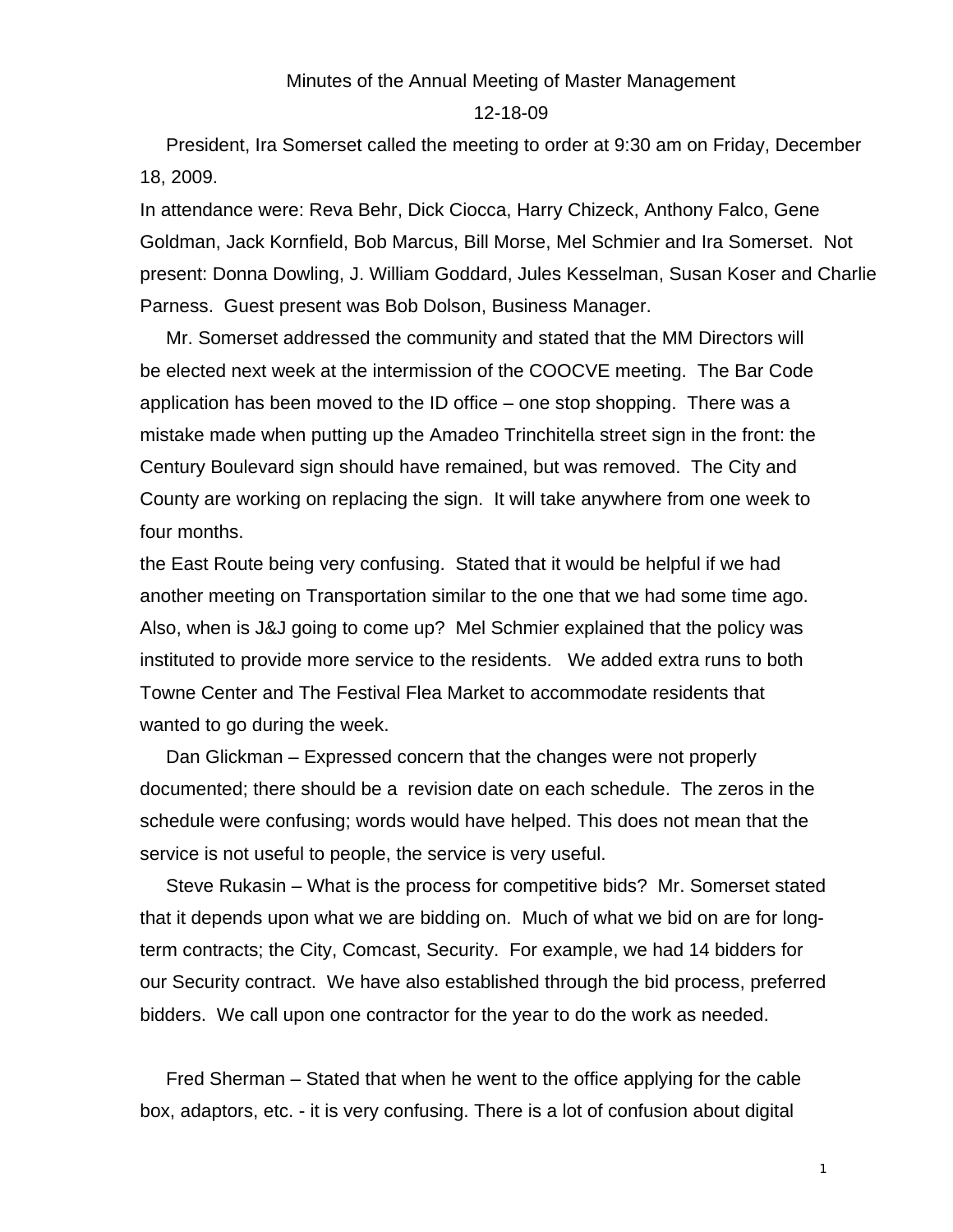and analog. Also, if he didn't get the box or equipment, will he lose any channels? Mr. Ciocca said the committee is trying to clear up the confusion. Yesterday, December,-17, ended the extended introductory offer for digital service (the free cable boxes). Century Village has a Bulk Service Contract with Comcast. When you contact Comcast you need to let them know you are a "bulk user" not a private individual. Effective today you will need to go directly to Comcast to get the box. The Board has approved an addendum to the Comcast Contract and is waiting for approval from our attorney. The addendum will provide the basic and expanded basic digital service to everyone in the village for an extra \$1.50/month. If you do nothing, you will not lose any channels. If Comcast sends only a digital signal, you will need a cable box.

 Abe Trackenburg – How can I get French Canadian channels? Mr. Ciocca stated that you will be able to purchase it when the addendum is approved.

 Bill Morse stated that Comcast has a contractual obligation through 2014 which requires them to provide the service to us.

 Fred Rosenzweig – Stated that without the cable box he lost channel 98; however, if you get a free splitter from Comcast this should fix the problem but requires changing the input using the remote control.

 Joe Rubino – Has all the information that has been passed out today come from anyone with cable expertise? Ira Somerset stated that the contract/addendum is being reviewed by our attorney; the process is on-going – MM is following appropriate steps in reviewing/approving this contract.

 Steve Rukasin - How many foreclosures are there in the village? Mr. Somerset stated that the Board does not have those numbers. Many are done by banks and by CenDeer and MM is not notified in the process. How many are behind in their assessments? Mr. Somerset stated that this information is given out at MM Board meetings and is stated in the minutes. What should the associations do? Mr. Goldman stated that recently there was a workshop held with an attorney on this issue and everyone in the Village was invited. If an association is having an issue, they should consult their legal council. Harry Chizeck also stated that the MM collection committee is calling on individuals that are over \$120-\$300 behind. If it goes over \$500 it is then turned over to an attorney.

Meeting adjourned at 10:15am